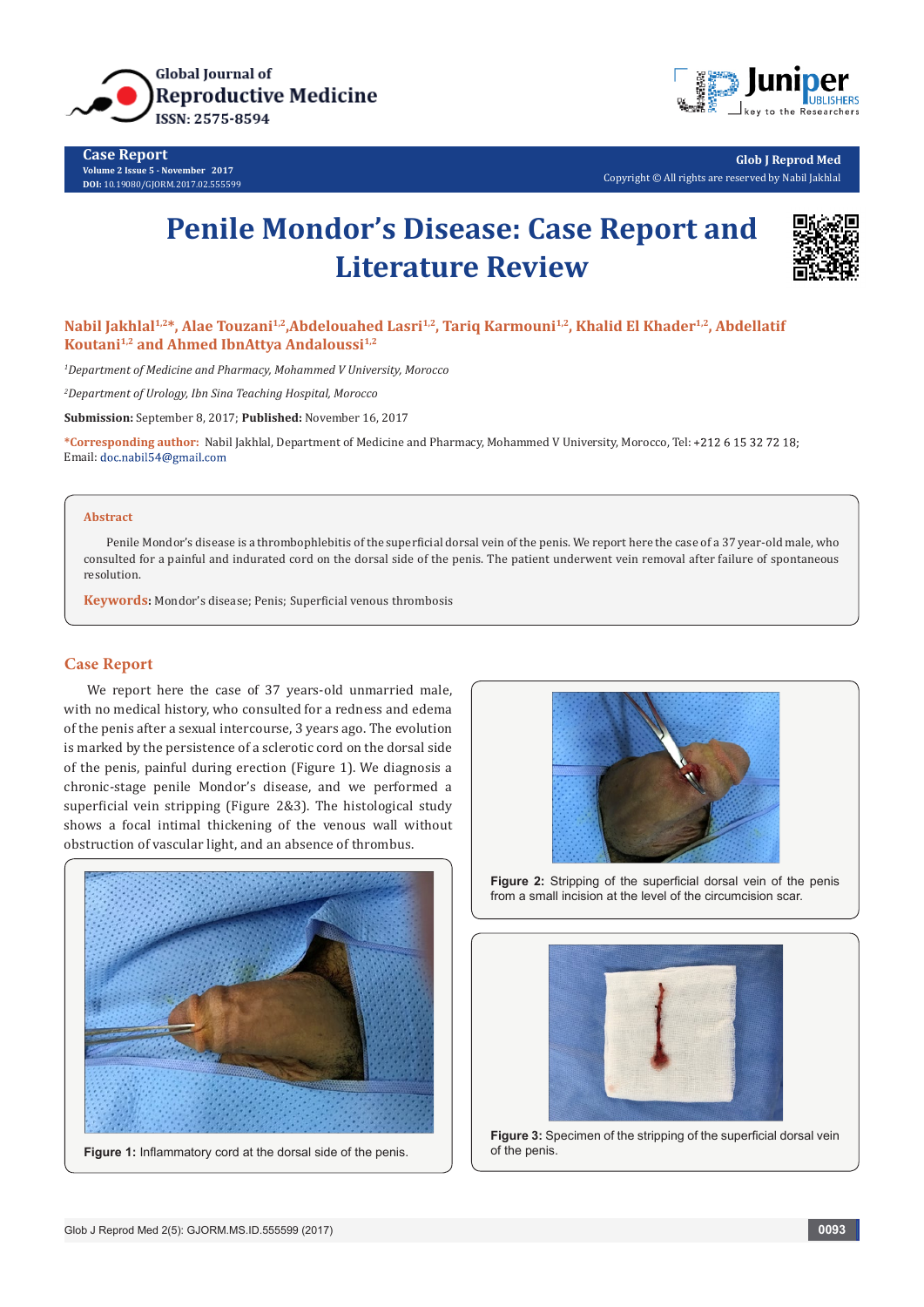# **Discussion**

Superficial vein thrombosis was initially described by Mondor [1] in 1939 in the subcutaneous veins of the anterolateral thoraco-abdominal wall [1]. Penile Mondor's disease was described for the first time in 1955 by Braun-Falco [2], then by Helm & Hodge [3] in 1958. It's a rare and poorly known benign genital disease. There are about sixty clinical cases published in the literature nowadays [4,5]. It occurs in sexually active men, most often between 21 and 70 years [6]. Physiopathologically, it is important to differentiate between the two penile venous networks. Mondor's disease touches the superficial, subcutaneous network. This superficial network begins at the base of the glans and then drains the envelopes of the penis in complex arborescence which goes for some, towards the scrotum and merges with the veins of this region and for the others, towards the upper side of the penis forming the superficial dorsal vein. A thrombophlebitis of this network is rather benign.

The deep network is constituted by the deep dorsal vein which is born from the balanic veins surrounding the glans, joined by the circumflex veins draining the spongy body and the corpora cavernosa. Thrombophlebitis of the deep network is a surgical emergency. Etiopathogenesis remains unknown, but many predisposing factors have been highlighted in the literature: prolonged sexual intercourse, traumatic intercourse, prolonged sexual abstinence, local infectious processes (syphilis, candidiasis), injection of intracavalous products, vacuum use, local surgery (cure of an inguinal hernia, vasectomy, orchidopexy) or oncological causes (pelvic cancer, para-neoplasia) [7,8]. The diagnosis of dorsal superficial venous thrombosis of the penis is clinical and based on anamnesis and physical examination. It often shows an indurated cord on the dorsal side of the penis, which corresponds to the thrombosed dorsal vein, which has become thick and adherent to the underlying skin. Often, the lesion will extend cranially into suprapubic area, and the vein may appear swollen and erythematous. A penile echo-doppler can be performed especially in cases of diagnostic doubt. It can also be performed to confirm diagnosis and monitor the disease in case of conservative treatment. It usually shows a venous thrombus in the superficial vein of the penis and/or absence of venous flow [4,5].

The differential diagnosis is mainly sclerosinglymphangitis. The main features of this disease are: intense sexual activity preceding 24- to 48-hour the apparition of lesions, localization of a characteristic serpiginous cord at the circumcision scar, normal biological examination, and spontaneous rapid resolution with or without us of nonsteroidal anti-inflammatory drugs [9]. Thus, the presence of a thrombus of the superficial vein of the penis and / or an absence of the venous flow on the echo-doppler allows establishing the diagnosis of the penile Mondor's disease [4]. Treatment of thrombosis of the superficial vein of the penis can range from simple monitoring to surgical treatment. In studies where patients had not received any treatment, healing was obtained after 6 to 8 weeks with re-permeabilization of the thrombosed vein [7]. In a study of 14 patients, Mürsel DEO [10] found that oral administration of acetyl salicyllic acid (2g per day) combined with Pentoxifylline (1200mg per day) would reduce the duration of symptoms. However, it was found that this time corresponded to that of the spontaneous resolution of the symptoms [11]. The administration of platelet anti aggregants does not accelerate healing and is not necessary for the prevention of additional thrombosis. Currently, the treatment is symptomatic in several patients. However, antibiotic therapy may be associated with cellulitis or exposure to sexually transmitted diseases. Stripping or thrombectomy can be proposed in the chronic forms of penile Mondor's disease or in resistant forms to treatment (persistence of the symptomatology and absence of permeabilization of the vein at 6 weeks) [8].The main recommendation for treatment is sexual abstinence until remission of symptoms.

# **Conclusion**

Penile Mondor's disease is rare, easy to diagnosis and its evolution is most often favorable. Its treatment is based on sexual abstinence, the use of non-steroidal anti-inflammatory drugs, and the superficial vein stripping or thrombectomy in advanced cases. This pathology deserves to be known in order to distinguish it from sclerosinglymphangitis and other penile pathologies, to reassure the patient on the functional outcome and to know when to propose a surgical treatment.

## **References**

- 1. Mondor H (1939) Tonculite sous-cutanéesubaiguë de la paroithoraciqueantérolatérale. Mem AcadChir 65: 1258-1271.
- 2. Braun Falco O ZurKlinik (1955) histologie, undpathogenese der strang formigenoberflachlichen phlebitiden. Dermatol Wochenschr 132: 705- 715
- 3. [Helm JD, Hodge IG \(1958\) Thrombophlebitis of a dorsal vein of penis,](https://www.ncbi.nlm.nih.gov/pubmed/13514882)  [report of a case treated by phenylbutazone. J Urol 79\(2\): 306-307.](https://www.ncbi.nlm.nih.gov/pubmed/13514882)
- 4. [Öztürk H\(2014\) Penile Mondor's disease. Basic and Clin Androl 24: 5.](https://www.ncbi.nlm.nih.gov/pubmed/25780580/)
- 5. [Marsaudon E, Legal C, Gayoux D, Weber O \(2016\) La maladie de](http://www.sciencedirect.com/science/article/pii/S0248866315011108)  [Mondor pénienne: une observationMondor's disease of penis: A case](http://www.sciencedirect.com/science/article/pii/S0248866315011108)  [report 37\(9\): 636-3638.](http://www.sciencedirect.com/science/article/pii/S0248866315011108)
- 6. [Nazir SS, Khan M \(2010\) Thrombosis of the dorsal vein of the penis](https://www.ncbi.nlm.nih.gov/pubmed/21116369)  [\(Mondor's Disease\): A case report and review of the literature. Indian](https://www.ncbi.nlm.nih.gov/pubmed/21116369)  [J Urol 26\(3\): 431-433.](https://www.ncbi.nlm.nih.gov/pubmed/21116369)
- 7. [Nachmann MM, Jaffe JS, Ginsberg PC, Horrow MM, Harkaway RC \(2003\)](https://www.ncbi.nlm.nih.gov/pubmed/12622355)  [Sickle cell episode manifesting as superficial thrombo phlebitis of the](https://www.ncbi.nlm.nih.gov/pubmed/12622355)  [penis. JAOA 103\(2\): 102-104.](https://www.ncbi.nlm.nih.gov/pubmed/12622355)
- 8. [Sasso F, Gulino G, Basar M, Carbone A, Torricelli P, et al. \(1996\) Penile](http://onlinelibrary.wiley.com/doi/10.1046/j.1464-410X.1996.97520.x/abstract)  [Mondor's disease: an under estimated pathology. Br J Urol 77:729-732.](http://onlinelibrary.wiley.com/doi/10.1046/j.1464-410X.1996.97520.x/abstract)
- 9. Jmour Y, Litaiem N (2016) Lymphangite sclérosante de la verge. Annales de Dermatologie et de Vénérologie 143(4): S19-S20.
- 10. Mürsel DEO (2010) Penile Mondor's disease can be effectively treated with the use of an acetyl salicylic acid and pentoxifylline combination. Turk J Med Sci 40(5):735.
- 11. [Walsh JC, Poimboeuf S, Garvin DS \(2014\) A common presentation to](https://www.ncbi.nlm.nih.gov/pubmed/25382986)  [an uncommon disease. Penile Mondor's disease: a case report and](https://www.ncbi.nlm.nih.gov/pubmed/25382986)  [literature review. Int Med Case Rep J 7: 155-157.](https://www.ncbi.nlm.nih.gov/pubmed/25382986)